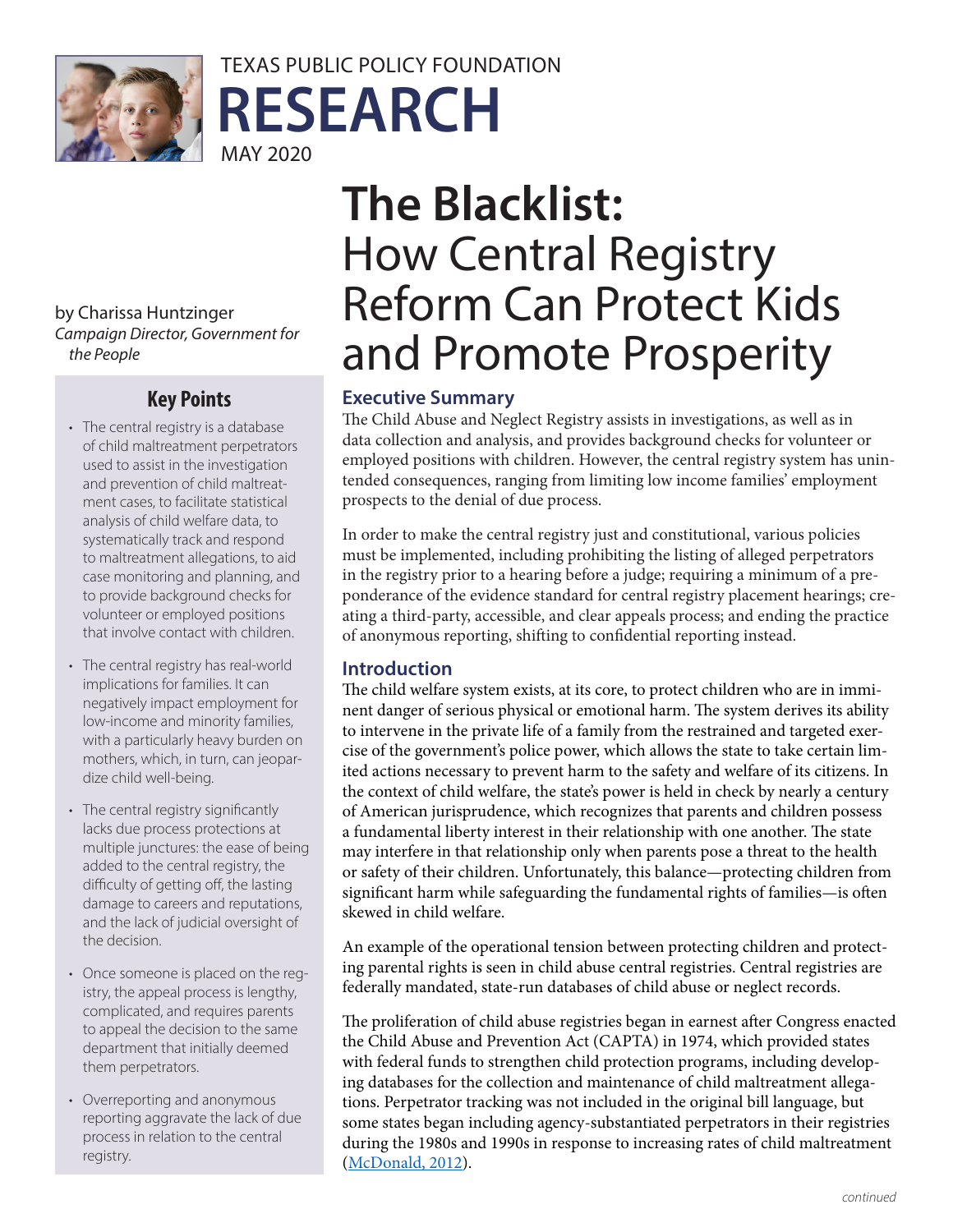Central registries function as a way to assist child protective agencies in the investigation and prevention of child maltreatment cases, to facilitate statistical analysis of child welfare data, to help diagnose suspicious injuries, to systematically track and respond to maltreatment allegations, and to aid case monitoring and planning [\(Besharov](https://pdfs.semanticscholar.org/7abb/cc7f45aa62ec2e36b9ad071f755e9ab7c14b.pdf), 1978). They are also commonly used to perform background checks on those entrusted with the care of children, such as prospective foster or adoptive families, as well as for individuals seeking a volunteer or employed position that involves contact with children ([Child Welfare Information Gateway,](https://www.childwelfare.gov/pubPDFs/background.pdf)  [2019](https://www.childwelfare.gov/pubPDFs/background.pdf)).

Although it would not be uncommon to think that the registry is a standalone database in which a person's name is only entered once it is shown that they abused or neglected a child, this is not the reality. In Texas, for example, Section 261.002 of the Family Code requires that the Department of Family and Protective Services maintain the names of individuals "*found by the department* [emphasis added] to have abused or neglected a child." This listing happens prior to any hearing or court ruling as to whether the person added

### **Unintended Consequences of Central Registries**

### *Employment and Volunteer Prospects*

In more than 30 states, employers are allowed to access, or, in some cases, required to use, the state's central registry when conducting background checks in the hiring process ([Child Welfare Information Gateway, 2017\)](https://www.childwelfare.gov/pubPDFs/confide.pdf). The education, child care, and health care industries are just a few examples of employers who are required to conduct registry checks for potential employees. This means anyone working or applying to work in a daycare center, hospital, or as a home health aide would most likely not be hired if on the central registry.

According to a study on the unintended consequences of central registries ([Henry et al., 2019](https://academic.oup.com/sw/article-abstract/64/4/373/5528031)), jobs that require background checks are predominantly held by women, particularly women of color. Statistics referenced in the study show that women "make up 97.7 percent of preschool and kindergarten teachers, 93.7 percent of child care workers, 88.5 percent of teaching assistants, 83.7 percent of personal care

to the registry committed the alleged maltreatment. In addition, rather than being a separate database, the Texas central registry is a subset of the Department of Family and Protective Services' agency-wide IMPACT1 database, which tracks case information for

 Parents can find their names listed in an official government database of child abusers prior to or even without a court ruling.

aids, and 82.5 percent of social workers." Even more, almost 40% of child-care jobs are held by women of color ([p. 373\)](https://academic.oup.com/sw/article-abstract/64/4/373/5528031).

These statistics are significant in a system where low-income families and children of color are disproportionately referred to

all stages of services and cases, including unsubstantiated reports ([Department of Family and Protective Services](https://www.dfps.state.tx.us/Doing_Business/IMPACT_Modernization/default.asp)  [\[DFPS\], n.d.\)](https://www.dfps.state.tx.us/Doing_Business/IMPACT_Modernization/default.asp).

While the intent to track maltreatment and protect children is noble, the implementation of central registries has caused undue harm to many individuals. Parents can find their names listed in an official government database of child abusers prior to or even without a court ruling that they actually committed the alleged maltreatment. Individuals in Texas who have been wrongly identified in the registry and want to challenge their inclusion face an uphill battle navigating a complex bureaucratic process that rarely provides them with the opportunity to have their case reviewed by a neutral arbiter. These flaws are far from benign consequences and create long-term social and economic hardships for those wrongfully listed, as well as for those whose contact with the child welfare system was a result of conditions of poverty.

CPS and overrepresented in foster care. Black children are reported at twice the rate of white children, and minority families are more likely to have more intense intervention after a report [\(Drake et al., 2009, p. 312](https://doi.org/10.1016/j.childyouth.2008.08.004); [Children's Bureau,](https://www.acf.hhs.gov/sites/default/files/cb/cm11.pdf)  [2012, p. 18](https://www.acf.hhs.gov/sites/default/files/cb/cm11.pdf)). Women are also more prevalent in the system, with more than 50% of perpetrators listed as female [\(Chil](https://www.acf.hhs.gov/sites/default/files/cb/cm2018.pdf)[dren's Bureau, 2020\)](https://www.acf.hhs.gov/sites/default/files/cb/cm2018.pdf). If these families are overrepresented in the system, then they are likely overrepresented in the central registry.

Impoverished families are also at increased risk of child wel-fare involvement ([Fong, 2017](https://doi.org/10.1016/j.childyouth.2016.10.011)). One case study on a cohort of California children found that the youth eligible for state Medicaid were twice as likely to be reported to CPS than their ineligible counterparts (Putnam Hornstein & Needell, [2011](https://doi.org/10.1016/j.childyouth.2011.07.010)).

The correlation between these demographics and child welfare involvement implies restriction and disqualification

<sup>1</sup> Information Management Protecting Adults and Children in Texas (IMPACT)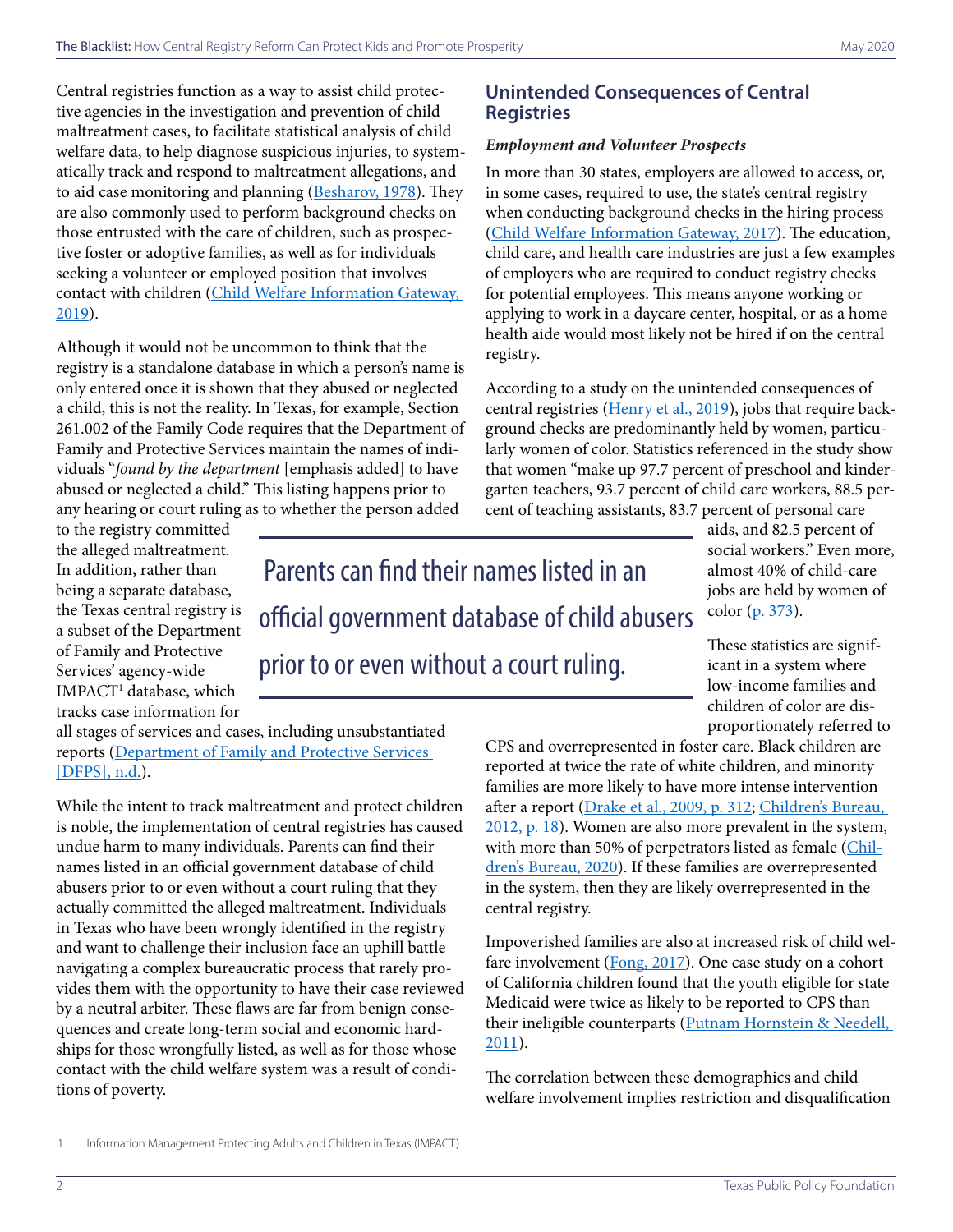from employment for low-income and minority families with a particularly heavy burden on mothers. According to Henry et al., "central registries, in their current form, may paradoxically undermine child well-being—a central goal of the child welfare system—by increasing risk of poverty--related maltreatment" [\(2019, p. 374\)](https://academic.oup.com/sw/article-abstract/64/4/373/5528031). It is important to note that punitive measures, even unintended punitive measures, that have economic impacts, such as the central registry, can perpetuate or worsen cycles of abuse or neglect tied to poverty. Given the severity of these outcomes, it is critical for states to have robust due process protections in place to prevent wrongful or premature listing.

### **Systemic Problems and the Need for Change**

### *Denial of Due Process*

In 2015, a New York family experienced the trials of an unconstitutional central registry, joining the ranks of other parent voices across the nation in illuminating the disturbing practices of the CPS "blacklist." After Tina and Phil Hankins removed their special needs son from his school over fears for his safety, the school reported the parents for

alleged child neglect, despite their repeated efforts to alert school administrators of abuse at the hands of a staff member.

The Administration for Children's Services claimed reason to investigate, which resulted in the Hankins being listed in the state's central registry. The couple could not continue working

## It is critical for states to have robust due process protections in place to prevent wrongful or premature listing.

their jobs as teacher and guidance counselor and had a later job offer rescinded.

The Hankins eventually were able to appeal their case to a state administrative judge who ended the investigation. Their registry record was sealed, and the judge called the investigation "vague and superficial" [\(Khan, 2019, para. 17](https://www.wnyc.org/story/state-system-meant-keep-children-safe-actually-hinders-family-stability-advocates-say/)). According to Chris Gottlieb, co-director of the Family Defense Clinic at the NYU School of Law, "If there is any evidence whatsoever that there might have been child abuse or neglect, then you end up with a record — even if there's more evidence that there wasn't abuse or neglect" (Khan, [2019, para. 5\)](https://www.wnyc.org/story/state-system-meant-keep-children-safe-actually-hinders-family-stability-advocates-say/).

The Hankins' story highlights several major areas of deficiency of due process in how central registry works, notably the ease of getting on the central registry, the difficulty of getting off, the lasting damage done to careers and reputations, and the lack of judicial oversight of the decision. The 14th Amendment to the Constitution prohibits state governments from depriving individuals of life, liberty, or

property interests without due process of law. Among the most fundamental requirements of due process is adequate notice of the planned deprivation and the opportunity to be heard before an impartial tribunal (Friendly, 1975, [pp. 1267, 1279-1281](https://scholarship.law.upenn.edu/cgi/viewcontent.cgi?article=5317&context=penn_law_review)). When a limitation of freedom is at stake, a caseworker, or at most a caseworker and a supervisor, issuing a finding of maltreatment is no alternative to a courtroom that sees evidence, hears a defense, and includes a neutral arbiter of the law.

A similar constitutionally suspect process exists in Texas, too, where an individual is added to the central registry when a CPS investigation results in a disposition of "reason to believe" (Department of Family and Protective Services, [2017](https://www.dfps.state.tx.us/handbooks/Background_Checks/Files/BC_pg_6000.asp)). A reason to believe finding is made when a single caseworker concludes from their own investigation that the alleged maltreatment occurred and was committed by the alleged perpetrator ([Department of Family and Protective](https://www.dfps.state.tx.us/handbooks/CPS/Files/CPS_pg_2200.asp#CPS_2281_2)  [Services, 2019a\)](https://www.dfps.state.tx.us/handbooks/CPS/Files/CPS_pg_2200.asp#CPS_2281_2). Upon this finding, which occurs before a final disposition has been made, the alleged perpetrator's name is listed in the registry.

> A reason to believe finding is not the same as a legal finding made by a court, as is the case with criminal history and sex offender registries. Rather, it is an administrative finding made by the investigating caseworker before the case goes before a judge.

In the 2007 case *Jamison v. State* 

*Department of Social Services Division of Family Services*, the Supreme Court of Missouri held that an investigation alone is insufficient to support the loss of liberty that comes with being listed in the central registry if employment could be affected (*[Jamison v. State Department of Social Services](https://law.justia.com/cases/missouri/supreme-court/2007/sc-87360-1.html)  [Division of Family Services](https://law.justia.com/cases/missouri/supreme-court/2007/sc-87360-1.html)*, 2007). The North Carolina Court of Appeals issued a similar decision in a 2010 case, *In the Matter of W.B.M* ([2010\)](https://cases.justia.com/north-carolina/court-of-appeals/090205-1.pdf?ts=1462400764), holding that listing an individual in the central registry prior to a court hearing violates an individual's constitutionally protected due process rights regardless of employment prospects. The court in *W.B.M.*  also held that providing a pre-deprivation hearing "is no more functionally or financially burdensome than holding a hearing after the individual has been placed on the list to determine if the individual should be removed from the list" [\(pp. 22-23\)](https://cases.justia.com/north-carolina/court-of-appeals/090205-1.pdf?ts=1462400764), and children can be protected without depriving individuals of their liberty interests.

The cases, along with many others, went so far as to hold that the court should use at least a preponderance of the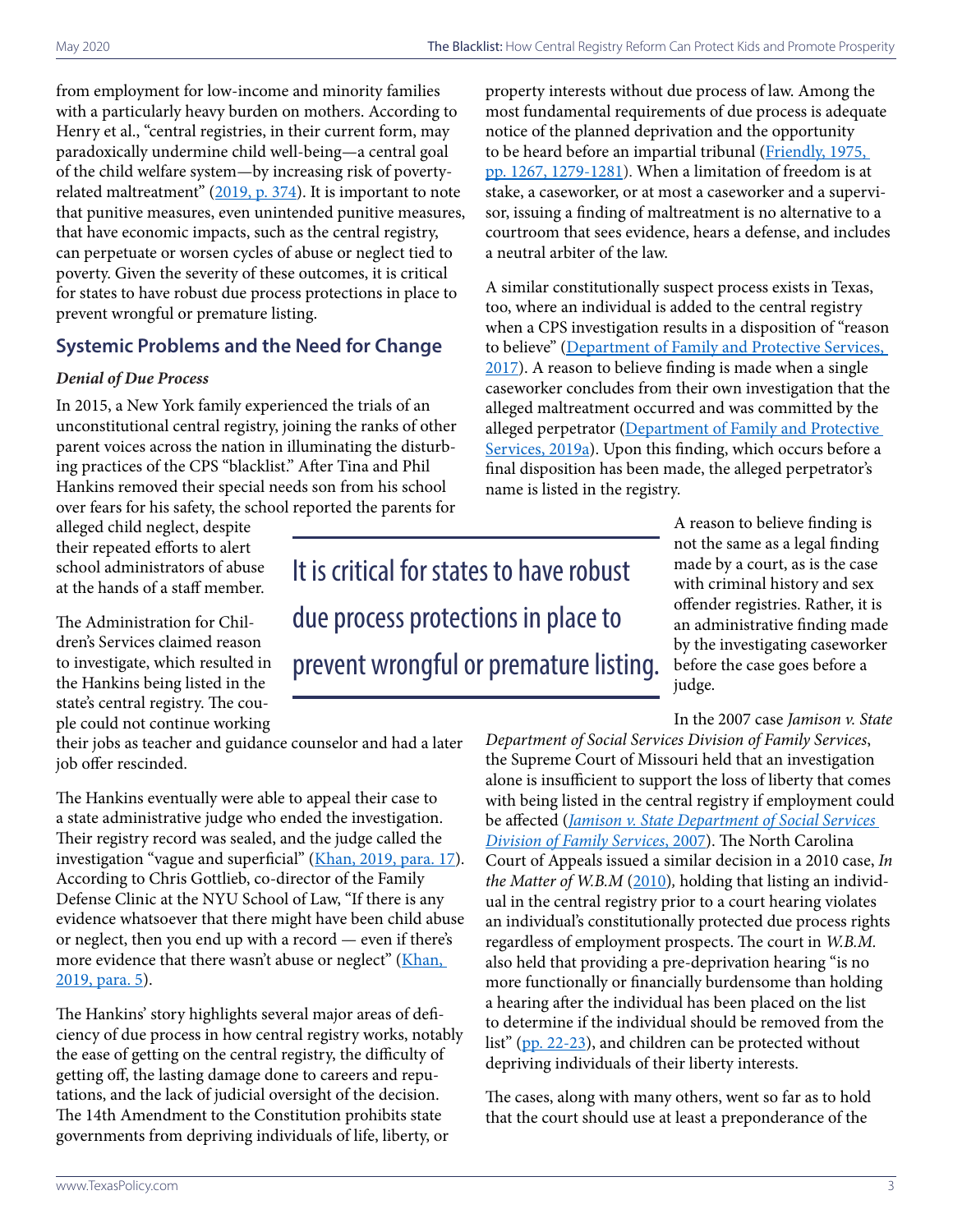evidence standard before placement on the registry to pro-tect due process [\(McDonald, 2012\)](https://aspe.hhs.gov/report/assessing-feasibility-creating-and-maintaining-national-registry-child-maltreatment-perpetrators-research-report).

Despite these cases representing a pathway to reform, this matter requires further attention as courts are still presented with the issues of central registries. Most previous cases on the central registry found at least one part of the central registry to undermine due process protections, but more reform is needed before the system is viable for parents ([McDonald, 2012](https://aspe.hhs.gov/report/assessing-feasibility-creating-and-maintaining-national-registry-child-maltreatment-perpetrators-research-report)).

#### *Appeal Process*

What happens after entry into the central registry varies by state. Some states have automatic expungement of registry records if a court dismisses the case. Others have a statute of limitations on how long a name can remain on the registry. Some differentiate between abuse or neglect (Child Welfare [Information Gateway, 2018](https://www.childwelfare.gov/topics/systemwide/laws-policies/statutes/centreg/)).

In Texas, if an individual is listed on the central registry for any maltreatment, their name will remain in the registry indefinitely unless they successfully appeal the investigation outcome. Texas is one of roughly 17 states—a small

minority—that allow names to be entered into the central registry while an appeal is still pending ([McDonald, 2012\)](https://aspe.hhs.gov/report/assessing-feasibility-creating-and-maintaining-national-registry-child-maltreatment-perpetrators-research-report).

Under current practice, the review and appeal processes are also primarily housed within the department. If the alleged perpetrator disputes the department's finding of abuse or neglect, the case is referred to administrative review of investigative findings

A decision that has severe economic, social, and mental consequences on individuals requires an efficient, transparent, and just appeals process.

(ARIF). The administrative review is brought in front of another employee within the department who was not involved with the case. The ARIF process is informal and does not involve a trial or formal witness testimony. The department has 45 days to issue a decision on the review but can extend this deadline [\(Department of Family Protec](https://www.dfps.state.tx.us/handbooks/CPS/Files/CPS_pg_2200.asp#CPS_2281_2)[tive Services, 2019b](https://www.dfps.state.tx.us/handbooks/CPS/Files/CPS_pg_2200.asp#CPS_2281_2)).

While the administrative finding can be appealed, the appeal remains in the hands of the department. The next tier of appeal is conducted by the DFPS Office of Consumer Relations (OCR). The OCR's opinion is the final disposition of the case and has no deadline for when the decision must be delivered (Department of Family and Protective Services, [2018](https://www.dfps.state.tx.us/handbooks/OCR/Files/OCR_pg_5000.asp#OCR_5000)).

If the designated perpetrator wants to appeal the final decision from DFPS, they can request a release hearing, which

appeals the case to the State Office of Administrative Hearings (SOAH). Under rule §700.605 of the Texas Administrative Code, if a release hearing is requested, the department will ask SOAH to appoint a judge and render final decision in the case.

The appeal process is lengthy, complicated, and contains many stages in which a missed deadline could result in denial of the appeal. Worse, the process requires parents to appeal a decision to the same department that initially deemed them perpetrators.

A 2014 investigative report by the *Austin American-Statesman* found that more than 1 out of every 3 CPS cases challenged by the alleged perpetrators are ultimately overturned. Yet, only 3% of reason to believe cases are appealed each year [\(Ball, 2014](https://www.statesman.com/news/20140524/overturned-child-abuse-rulings-point-to-problems-advocates-say)). This reveals the difficulty of the current appeals process and suggests the possibility that a significant number of Texans may be wrongfully listed on the state's central registry.

A decision that has severe economic, social, and mental consequences on individuals requires an efficient, trans-

> parent, and just appeals process. Not only must the initial registry entry require a court hearing, the appeal process must require a neutral arbiter.

### *Maltreatment Reporting*

The designation of a perpetrator in a CPS case and the consequent entry into the central registry have major impacts on families with respect to economic well-being, reputation,

and trauma. These consequences are why it is critical to get the system right. With the central registry process already denying families due process of law, it is necessary to identify any other systemic pain points that aggravate the injustice of the central registry.

One issue negatively affecting the central registry process is reporting. Nationwide in 2018, 4.3 million allegations of neglect and abuse were received by CPS involving nearly 8 million children. Of these 4.3 million reports, 44% were immediately screened out. Of the children whose families were investigated or received an alternative response, more than 2.8 million were deemed nonvictims, meaning roughly 80% of received allegations were unsubstantiated [\(Children's](https://www.acf.hhs.gov/sites/default/files/cb/cm2018.pdf) [Bureau, 2020, p. xiii\)](https://www.acf.hhs.gov/sites/default/files/cb/cm2018.pdf).

In line with national statistics, Texas has a 22% confirmation rate of maltreatment reports [\(Children's Bureau, 2020,](https://www.acf.hhs.gov/sites/default/files/cb/cm2018.pdf)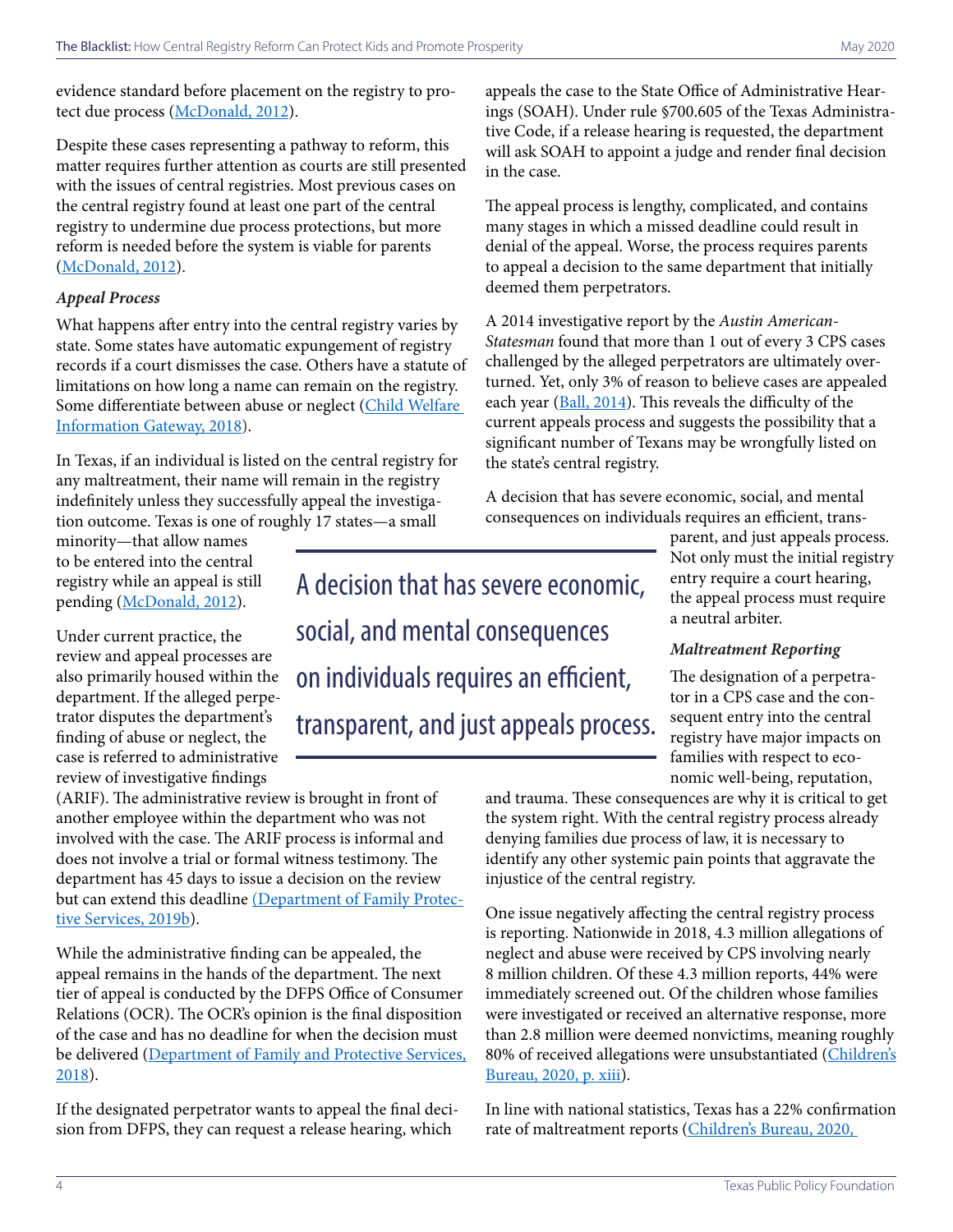[p. 27](https://www.acf.hhs.gov/sites/default/files/cb/cm2018.pdf)). These statistics suggest that reports are often incorrect and can easily tangle an innocent family into CPS involvement. The high rate of unsubstantiated reporting in conjunction with insufficient parental protections puts Texas families at risk.

Elevating the risk of overreporting are Texas statutes that allow anonymous reporting to CPS hotlines. Texas is one of many states that accept, under section 261.304 of the Family Code, anonymous reports of child maltreatment, but accepting anonymous allegations is problematic.

Studies that have looked at anonymous reporting show dangerously low rates of substantiated reports. Sixteen percent of calls come from anonymous sources and of those calls only 1.5% go on to indicate abuse or neglect (Cecka, 2014, [p. 58](https://poseidon01.ssrn.com/delivery.php?ID=077084099072010069107082122116024092029025017074071027094025121076084109007088127074114057025013024031019075014098027071007011018023002029065078024102009112070095070019081125018065091089026010022076080093024118001015111000070124079005121017103123104&EXT=pdf)).

While reporting is the earliest stage in CPS involvement, it has direct effects on the central registry. The report, if screened-in, is the basis for an investigation that ultimately will result in central registry entry or not. Additionally, all open and ongoing investigations list the alleged perpetrator on the registry before a conclusion is even made. With the large numbers of reports that are unfounded, due process is again jeopardized.

Further, reporters are not even required to identify themselves, which can leave families susceptible to malicious reports or misinformation. The intent of anonymous reporting is to encourage and protect the reporter from retaliation. This, however, unintentionally encourages a misuse of the reporting system. Although it is a state jail felony under section 261.107 of the Texas Family Code to knowingly make a false report with the intent to deceive, the allowance for anonymous reporting renders this penalty virtually meaningless. An alternative to anonymous reporting, confidential reporting, affords the same level of security protections by sealing reporting records but also brings a level of accountability to the reporter.

The solution to false or erroneous reports is that entry into the central registry must not come before a court

decision and hearing on the matter. As extra protection, Texas should also require reporters to confidentially identify themselves, meaning the same security provisions for anonymous reports are applied, while protecting the constitutional rights of parents by discouraging false reports and ensuring intentionally false reporters are held accountable.

### **Conclusion and Policy Recommendations**

The current central registry system is unconstitutional and unjust at every juncture. Before the state can ensure that both parent and child are protected by the registry, various policy changes must be made, including:

- Prohibiting the listing of alleged perpetrators in the registry prior to a hearing before a judge;
- Requiring a minimum of a preponderance of the evidence standard for central registry placement hearings;
- Creating a third-party, accessible, and clear appeals process; and
- Ending the practice of anonymous reporting and shifting to confidential reporting.

Individuals in Texas and across the country have the right to meaningful due process before being labeled a perpetrator in a centralized database. This can only be provided in central registry cases through court oversight and an evidentiary standard sufficient to justify the deprivation of liberty.

In cases where the defendant disagrees with the perpetrator designation, the defendant must be allowed to appeal their case without departmental conflicts of interest and with clear instruction on how to appeal their case.

Finally, with the overreporting of maltreatment allegations in Texas, which has significant implications for families, anonymous reporting practices must be ended in favor of confidential reports that protect both reporters and parents.

These recommendations are the minimum changes that must be made to the central registry in an effort to make the system responsive and successful for all families.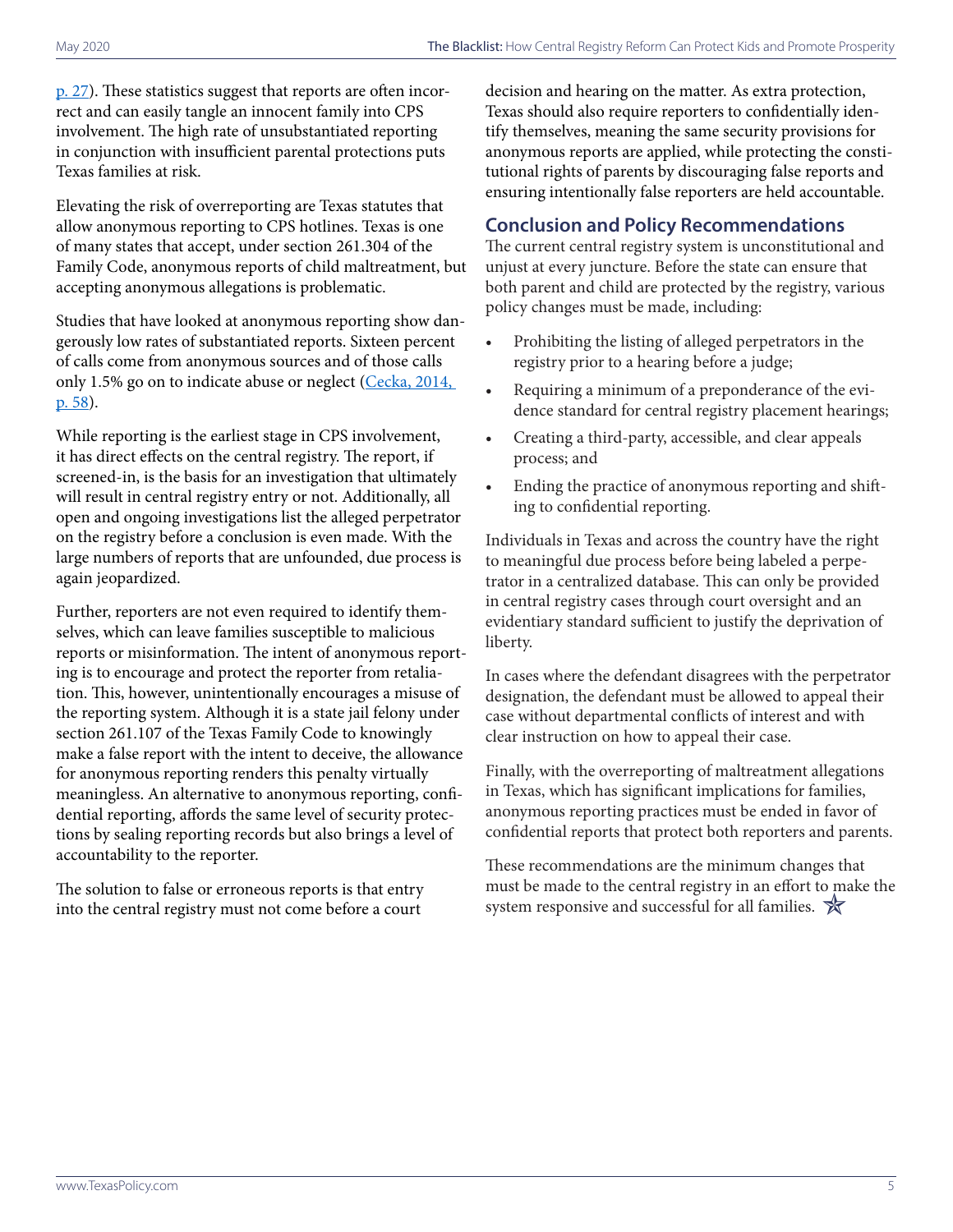### **Citations**

- Ball, A. (2014, May). Overturned child abuse rulings point to problems, advocates say. *Austin American-Statesman*. [https://](https://www.statesman.com/news/20140524/overturned-child-abuse-rulings-point-to-problems-advocates-say) [www.statesman.com/news/20140524/overturned-child-abuse-rulings-point-to-problems-advocates-say](https://www.statesman.com/news/20140524/overturned-child-abuse-rulings-point-to-problems-advocates-say)
- Besharov, D. J. (1978). Putting central registers to work: Using modern management information systems to improve child protective services. *Chicago-Kent Law Review, 54*(687), 689-691. [https://pdfs.semanticscholar.org/7abb/](https://pdfs.semanticscholar.org/7abb/cc7f45aa62ec2e36b9ad071f755e9ab7c14b.pdf) [cc7f45aa62ec2e36b9ad071f755e9ab7c14b.pdf](https://pdfs.semanticscholar.org/7abb/cc7f45aa62ec2e36b9ad071f755e9ab7c14b.pdf)
- Cecka, D. M. (2014). Abolish anonymous reporting to child abuse hotlines. *Catholic University Law Review, 64*(1): 51-98. <https://scholarship.richmond.edu/cgi/viewcontent.cgi?article=2077&context=law-faculty-publications>
- Child Welfare Information Gateway. (2017*). Disclosure of confidential child abuse and neglect records.* Department of Health and Human Services, Children's Bureau. <https://www.childwelfare.gov/pubPDFs/confide.pdf>
- Child Welfare Information Gateway. (2018). *Establishment and Maintenance of Central Registries for Child Abuse or Neglect Reports.* Department of Health and Human Services, Children's Bureau. [https://www.childwelfare.gov/topics/](https://www.childwelfare.gov/topics/systemwide/laws-policies/statutes/centreg/) [systemwide/laws-policies/statutes/centreg/](https://www.childwelfare.gov/topics/systemwide/laws-policies/statutes/centreg/)
- Child Welfare Information Gateway. (2019)*. Background checks for prospective foster, adoptive, and kinship caregivers.*  Department of Health and Human Services, Children's Bureau. [https://www.childwelfare.gov/pubPDFs/](https://www.childwelfare.gov/pubPDFs/background.pdf) [background.pdf](https://www.childwelfare.gov/pubPDFs/background.pdf)
- Children's Bureau. (2020). *[Child Maltreatment 2018](https://www.acf.hhs.gov/sites/default/files/cb/cm2018.pdf).* U.S. Department of Health & Human Services. [https://www.acf.hhs.](https://www.acf.hhs.gov/sites/default/files/cb/cm2018.pdf) [gov/sites/default/files/cb/cm2018.pdf](https://www.acf.hhs.gov/sites/default/files/cb/cm2018.pdf)
- Children's Bureau. (2012). *Child Maltreatment 2011.* U.S. Department of Health & Human Services. [https://www.acf.hhs.](https://www.acf.hhs.gov/sites/default/files/cb/cm11.pdf) [gov/sites/default/files/cb/cm11.pdf](https://www.acf.hhs.gov/sites/default/files/cb/cm11.pdf)
- Department of Family and Protective Services. (n.d.). *IMPACT modernization.* Department of Family and Protective Services. Retrieved on February 11, 2020. [https://www.dfps.state.tx.us/Doing\\_Business/IMPACT\\_Modernization/](https://www.dfps.state.tx.us/Doing_Business/IMPACT_Modernization/default.asp) [default.asp](https://www.dfps.state.tx.us/Doing_Business/IMPACT_Modernization/default.asp)
- Department of Family and Protective Services. (2017). *6000 Central registry checks for the public.* DFPS Background Checks Handbook. [https://www.dfps.state.tx.us/handbooks/Background\\_Checks/Files/BC\\_pg\\_6000.asp](https://www.dfps.state.tx.us/handbooks/Background_Checks/Files/BC_pg_6000.asp)
- Department of Family and Protective Services. (2018). *5000 Appealing and administrative review of investigative findings (ARIF).* Office of Consumer Relations Handbook. https://www.dfps.state.tx.us/handbooks/OCR/Files/OCR\_ pg\_5000.asp#OCR\_5000
- Department of Family and Protective Services. (2019a). *2281.2 Reason to believe*. Child Protective Services Handbook. https://www.dfps.state.tx.us/handbooks/CPS/Files/CPS\_pg\_2200.asp#CPS\_2281\_2
- Department of Family and Protective Services. (2019b). *1260 Administrative review of investigative findings.* Child Protective Services Handbook. https://www.dfps.state.tx.us/handbooks/CPS/Files/CPS\_pg\_1260.asp#CPS\_1260
- Drake, B., Lee, S. M., & Johnson-Reid M. (2009). [Race and Child Maltreatment Reporting: Are Blacks Overrepresented?](https://doi.org/10.1016/j.childyouth.2008.08.004) *Children and Youth Services Review*, *31*(3): 309-316.
- Fong, K. (2017). Child welfare involvement and contexts of poverty: The role of parental adversities, social networks, and social services. *Children and Youth Services Review*, *72*: 5-13. <https://doi.org/10.1016/j.childyouth.2016.10.011>
- Friendly, H. (1975). Some kind of hearing. *University of Pennsylvania Law Review*, *123*(6), 1267–1317. [https://scholarship.](https://scholarship.law.upenn.edu/cgi/viewcontent.cgi?article=5317&context=penn_law_review) [law.upenn.edu/cgi/viewcontent.cgi?article=5317&context=penn\\_law\\_review](https://scholarship.law.upenn.edu/cgi/viewcontent.cgi?article=5317&context=penn_law_review)
- Henry, C., Sonterblum, L., & Lens, V. (2019). The collateral consequences of state central registries: Child protection and barriers to employment for low-income women and women of color. *Social Work, 64*(4), 373-375. [https://](https://academic.oup.com/sw/article-abstract/64/4/373/5528031) [academic.oup.com/sw/article-abstract/64/4/373/5528031](https://academic.oup.com/sw/article-abstract/64/4/373/5528031)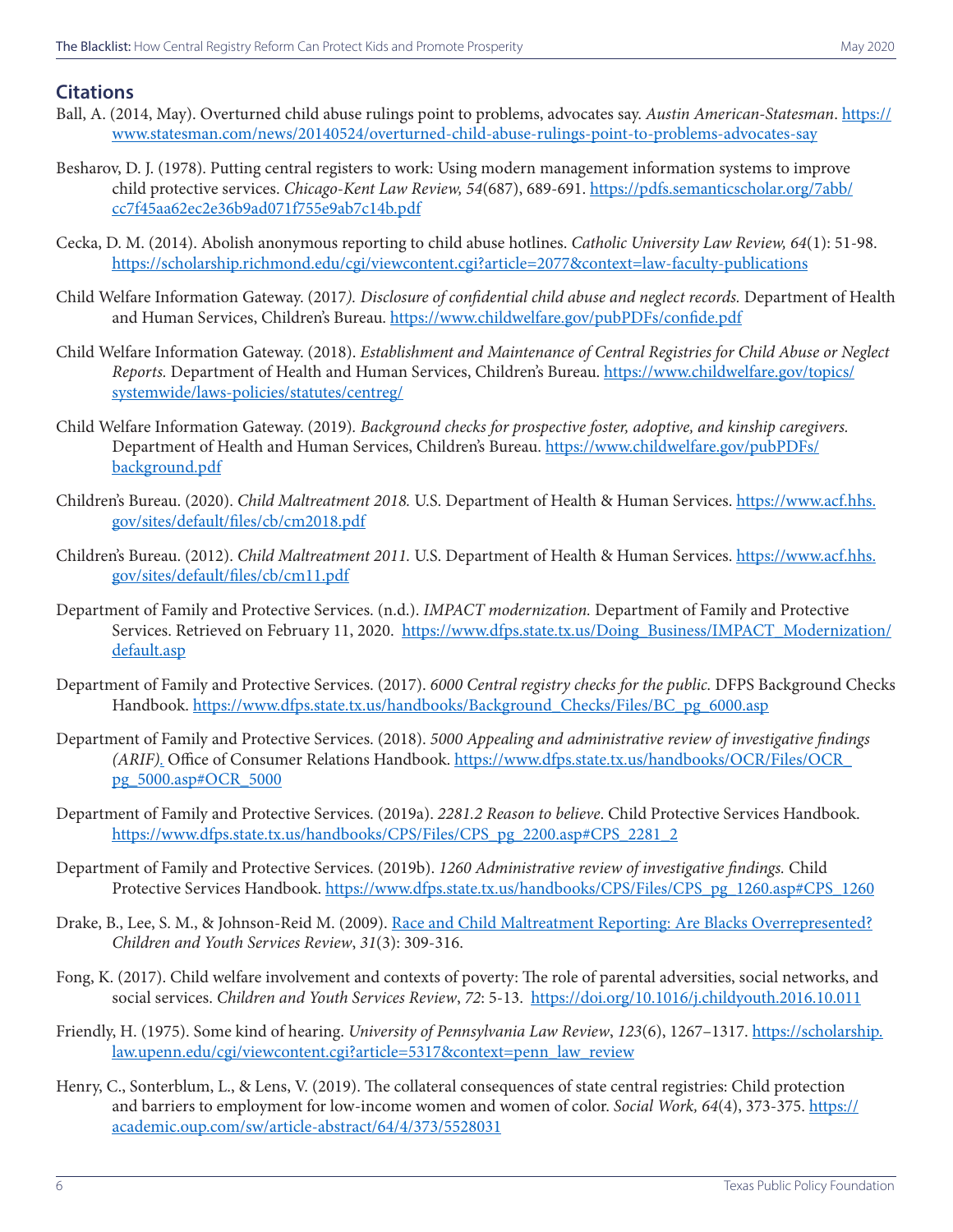- *In Re W.B.M.*, 690 S.E.2d 41 (N.C. Ct. App. 2010). [https://cases.justia.com/north-carolina/court-of-appeals/090205-1.](https://cases.justia.com/north-carolina/court-of-appeals/090205-1.pdf?ts=1462400764) [pdf?ts=1462400764](https://cases.justia.com/north-carolina/court-of-appeals/090205-1.pdf?ts=1462400764)
- *Jamison v. Department of Social Services, Division of Family Services*, 218 S.W.3d 399 (Mo. 2007). [https://law.justia.com/](https://law.justia.com/cases/missouri/supreme-court/2007/sc-87360-1.html) [cases/missouri/supreme-court/2007/sc-87360-1.html](https://law.justia.com/cases/missouri/supreme-court/2007/sc-87360-1.html)
- Khan, Y. (2019, June 12). Changes proposed for a system that stigmatizes parents accused of child neglect. *WNYC News.* [https://](https://www.wnyc.org/story/state-system-meant-keep-children-safe-actually-hinders-family-stability-advocates-say/) [www.wnyc.org/story/state-system-meant-keep-children-safe-actually-hinders-family-stability-advocates-say/](https://www.wnyc.org/story/state-system-meant-keep-children-safe-actually-hinders-family-stability-advocates-say/)
- McDonald, W. R. (2012). *Assessing the feasibility of creating and maintaining a national registry of child maltreatment perpetrators: Research report.* Office of the Assistant Secretary for Planning and Evaluation. [https://aspe.hhs.gov/](https://aspe.hhs.gov/report/assessing-feasibility-creating-and-maintaining-national-registry-child-maltreatment-perpetrators-research-report) [report/assessing-feasibility-creating-and-maintaining-national-registry-child-maltreatment-perpetrators-research](https://aspe.hhs.gov/report/assessing-feasibility-creating-and-maintaining-national-registry-child-maltreatment-perpetrators-research-report)[report](https://aspe.hhs.gov/report/assessing-feasibility-creating-and-maintaining-national-registry-child-maltreatment-perpetrators-research-report)
- Putnam-Hornstein, E. & Needell, B. (2011). Predictors of child protective service contact between birth and age five: An examination of California's 2002 birth cohort. *Children and Youth Services Review, 33*(8), 1337-1344. [https://doi.](https://doi.org/10.1016/j.childyouth.2011.07.010 ) [org/10.1016/j.childyouth.2011.07.010](https://doi.org/10.1016/j.childyouth.2011.07.010 )